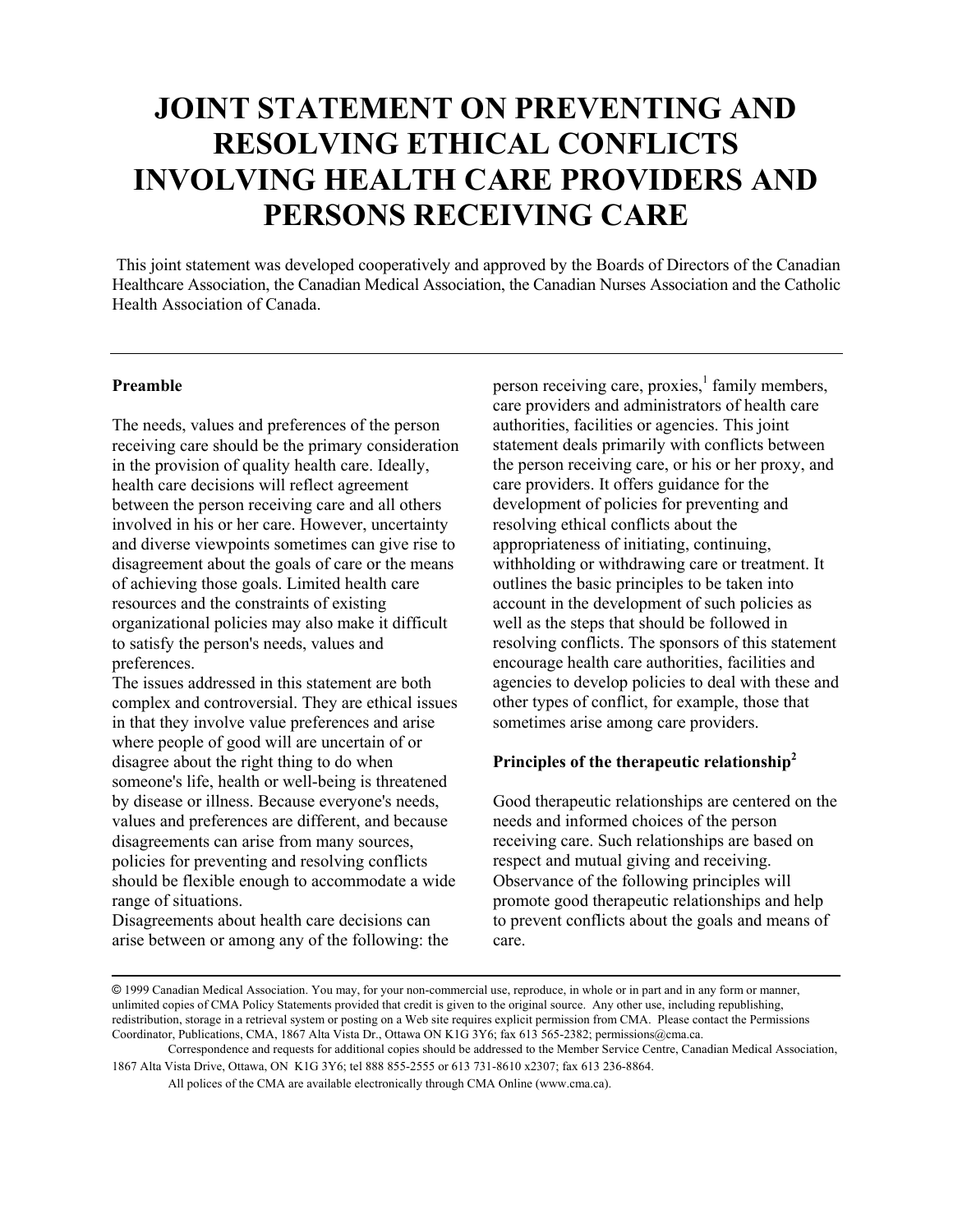- 1. The needs, values and preferences of the person receiving care should be the primary consideration in the provision of quality health care.
- 2. A good therapeutic relationship is founded on mutual trust and respect between providers and recipients of care. When care providers lose this sense of mutuality, they become mere experts and the human quality in the relationship is lost. When persons receiving care lose this sense of mutuality, they experience a perceived or real loss of control and increased vulnerability. Because persons receiving care are often weakened by their illness and may feel powerless in the health care environment, the primary responsibility for creating a trusting and respectful relationship rests with the care providers.
- 3. Sensitivity to and understanding of the personal needs and preferences of persons receiving care, their family members and significant others is the cornerstone of a good therapeutic relationship. These needs and preferences are diverse and can be influenced by a range of factors including cultural, religious and socioeconomic backgrounds.
- 4. Open communication, within the confines of privacy and confidentiality, is also required. All those involved in decision-making should be encouraged to express their points of view, and these views should be respectfully considered. Care providers should ensure that they understand the needs, values and preferences of the person receiving care. To avoid misunderstanding or confusion, they should make their communications direct, clear and consistent. They should verify that the person receiving care understands the information being conveyed: silence should not be assumed to indicate agreement. The person receiving care should be provided with the necessary support, time and opportunity to participate fully in discussions regarding care.
- 5. The competent person<sup>[3](#page-4-0)</sup> must be involved in decisions regarding his or her care.
- 6. The primary goal of care is to provide benefit to the person receiving care. The competent person has the right to determine what constitutes benefit in the given situation, whether with respect to physical,

psychological, spiritual, social or other considerations.

- 7. Informed decision-making requires that the person receiving care or his or her proxy be given all information and support necessary for assessing the available options for care, including the potential benefits and risks of the proposed course of action and of the alternatives, including palliative care.
- 8. The competent person has the right to refuse, or withdraw consent to, any care or treatment, including life-saving or life-sustaining treatment.
- 9. Although parents or guardians are normally the primary decision-makers for their minor children, children should be involved in the decision-making process to the extent that their capacity allows, in accordance with provincial or territorial legislation.
- 10. When the person receiving care is incompetent, that is, lacking in adequate decision-making capacity with respect to care and treatment, every effort must be made to ensure that health care decisions are consistent with his or her known preferences. These preferences may be found in an advance directive or may have been communicated orally. In jurisdictions where the issue of decision-making concerning care and medical treatment for incompetent persons is specifically addressed in law, the requirements of that legislation should be met.
- 11. When an incompetent person's preferences are not known and there is no family member or proxy to represent the person, decisions must be based on an attempt to ascertain the person's best interests, taking into account:
- (a) the person's diagnosis, prognosis and treatment options,
- (b) the person's known needs and values,
- (c) information received from those who are significant in the person's life and who could help in determining his or her best interests, and
- (d) aspects of the person's culture, religion or spirituality that could influence care and treatment decisions.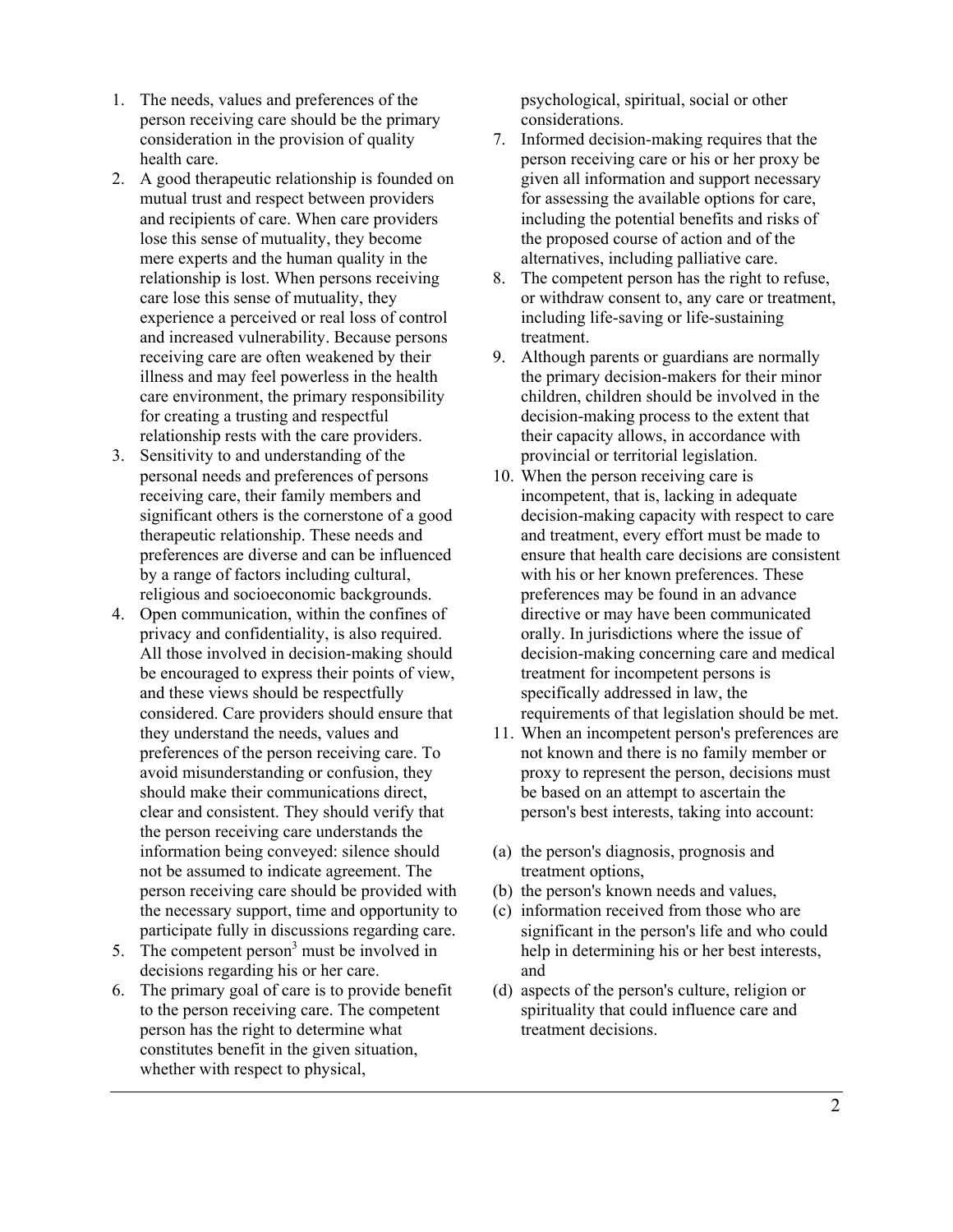- 12. When conflicts arise despite efforts to prevent them, they should be resolved as informally as possible, moving to more formal procedures only when informal measures have been unsuccessful.
- 13. In cases of disagreement or conflict, the opinions of all those directly involved should be given respectful consideration.
- 14. Disagreements among health care providers about the goals of care and treatment or the means of achieving those goals should be clarified and resolved by the members of the health care team so as not to compromise their relationship with the person receiving care. Disagreements between health care providers and administrators with regard to the allocation of resources should be resolved within the facility or agency and not be debated in the presence of the person receiving care. Health care authorities, facilities and agencies should develop conflict resolution policies for dealing with such issues and monitor their use.
- 15. When the needs, values and preferences of the person receiving care cannot be met, he or she should be clearly and frankly informed of the reasons for this, including any factors related to resource limitations.
- 16. Health care providers should not be expected or required to participate in procedures that are contrary to their professional judgement<sup>[4](#page-4-1)</sup> or personal moral values or that are contrary to the values or mission of their facility or agency.<sup>[5](#page-4-2)</sup> Health care providers should declare in advance their inability to participate in procedures that are contrary to their professional or moral values. Health care providers should not be subject to discrimination or reprisal for acting on their beliefs. The exercise of this provision should never put the person receiving care at risk of harm or abandonment.
- 17. Health care providers have a responsibility to advocate together with those for whom they are caring in order that these persons will have access to appropriate treatment.

### **Guidelines for the Resolution of Ethical Conflicts**

Health care organizations should have a conflict resolution process in place to address problems that arise despite efforts to prevent them. There may be need for variations in the process to accommodate the needs of different settings (e.g., emergency departments, intensive care units, palliative care services, home or community care, etc..)

The conflict resolution policy of a health care authority, facility or agency should incorporate the following elements, the sequence of which may vary depending on the situation. The policy should designate the person responsible for implementing each element. That person should work closely with the person receiving care or his or her proxy. Anyone involved in the conflict may initiate the resolution process.

- 1. Clarify the need for an immediate decision versus the consequences of delaying a decision. If, in an emergency situation, there is insufficient time to fully implement the process, it should be implemented as soon as possible.
- 2. Gather together those directly involved in the conflict; in addition to the person receiving care and/or his or her proxy, this might include various health care providers, family members, administrators, etc.
- 3. If necessary, choose a person not party to the conflict to facilitate discussions. It is imperative that this person be acceptable to all those involved and have the skills to facilitate open discussion and decision-making.
- 4. Identify and agree on the points of agreement and disagreement. While ensuring confidentiality, share among those involved all relevant medical and personal information, interpretations of the relevant facts, institutional or agency policies, professional norms and laws.
- 5. Establish the roles and responsibilities of each participant in the conflict.
- 6. Offer the person receiving care, or his or her proxy, access to institutional, agency or community resources for support in the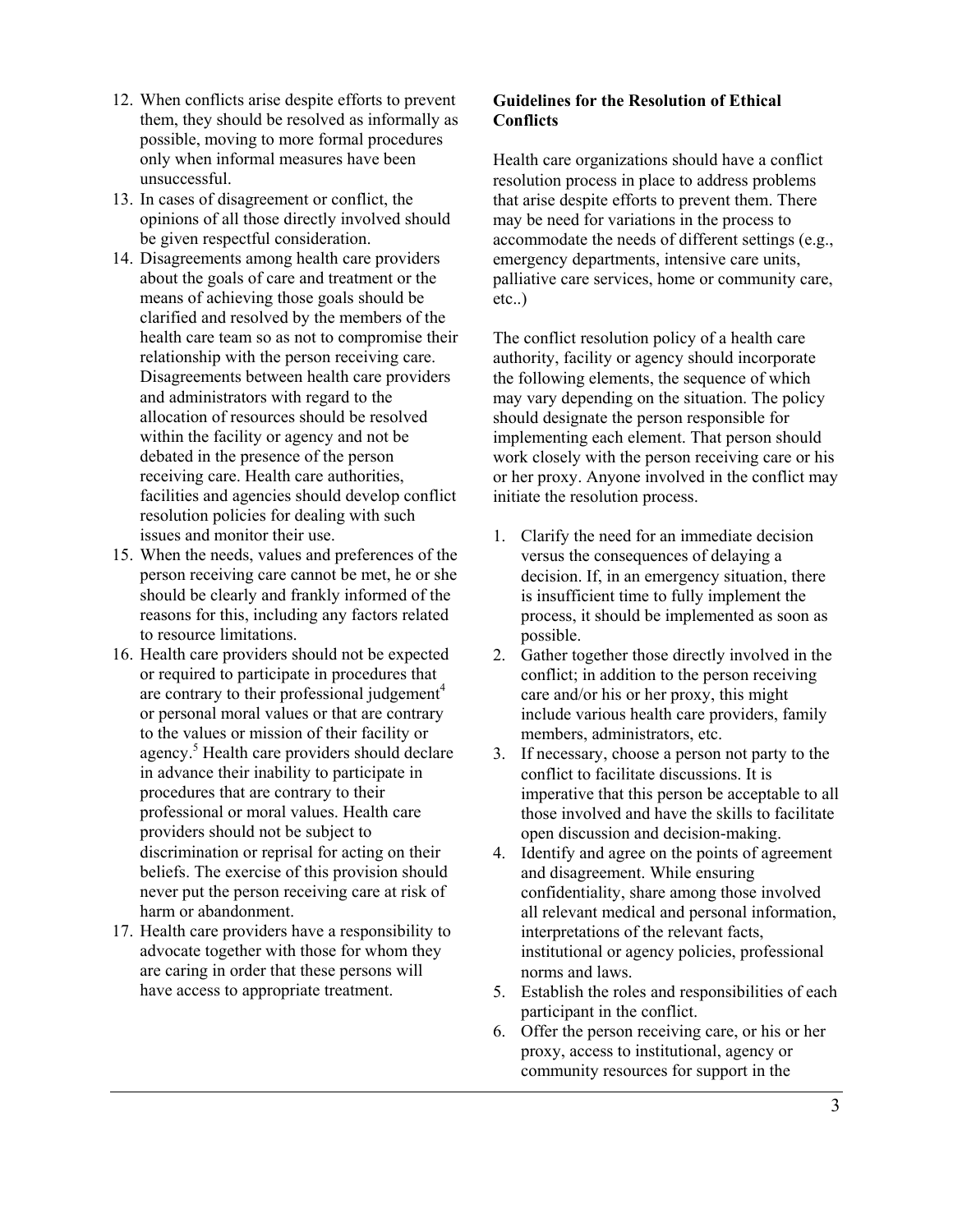conflict resolution process, e.g., a patient representative, chaplain or other resource person.

- 7. Determine if the group needs outside advice or consultation, e.g., a second opinion, use of an ethics committee or consultant or other resource.
- 8. Identify and explore all options and determine a time line for resolving the conflict. Ensure that all participants have the opportunity to express their views; the lack of expressed disagreement does not necessarily mean that decision-making is proceeding with the support or consent of all involved.
- 9. If, after reasonable effort, agreement or compromise cannot be reached through dialogue, accept the decision of the person with the right or responsibility for making the decision. If it is unclear or disputed who has the right or responsibility to make the decision, seek mediation, arbitration or adjudication.
- 10. If the person receiving care or his or her proxy is dissatisfied with the decision, and another care provider, facility or agency is prepared to accommodate the person's needs and preferences, provide the opportunity for transfer.
- <span id="page-3-0"></span>11. If a health care provider cannot support the decision that prevails as a matter of professional judgement or personal morality, allow him or her to withdraw without reprisal from participation in carrying out the decision, after ensuring that the person receiving care is not at risk of harm or abandonment.
- <span id="page-3-1"></span>12. Once the process is completed; review and evaluate: (a) the process, (b) the decision reached, and (c) implementation of the decision. The conclusions of the evaluation should be recorded and shared for purposes of education and policy development.

### **Policy Development**

Health care authorities, facilities and agencies are encouraged to make use of an interdisciplinary committee to develop two conflict resolution policies: one for conflicts among health care

providers (including administrators) and the other for conflicts between care providers and persons receiving care. Membership on the committee should include care providers, consumers and administrators, with access to legal and ethics consultation. The committee should also develop a program for policy implementation.

The successful implementation of the policy will require an organizational culture that encourages and supports the principles of the therapeutic relationship as outlined in this joint statement. The implementation program should include the education of all those who will be affected by the policy with regard to both the principles of the therapeutic relationship and the details of the conflict resolution policy. It should also include measures to ensure that persons receiving care and their families or proxy decision-makers have access to the policy and its use. The policy should be reviewed regularly and revised when necessary in light of relevant clinical, ethical and legal developments.

Because policies and guidelines cannot cover all possible situations, appropriate consultation mechanisms should be available to address specific issues promptly as they arise.

#### **Notes**

 $\overline{a}$ <sup>1</sup> The term "proxy" is used broadly in this joint statement to identify those people who are entitled to make a care and treatment decision for an incompetent person (in some provinces or territories, the definition of proxy is provided in legislation). This decision should be based on the decision the person would have made for himself or herself, to the best of the proxy's (substitute decision maker's) knowledge; or if this is unknown, the decision should be made in the person's best interest.

<sup>2</sup> The term "therapeutic relationship" is used broadly in this document to include all professional interactions between care providers, individually or as a team, and recipients of care.